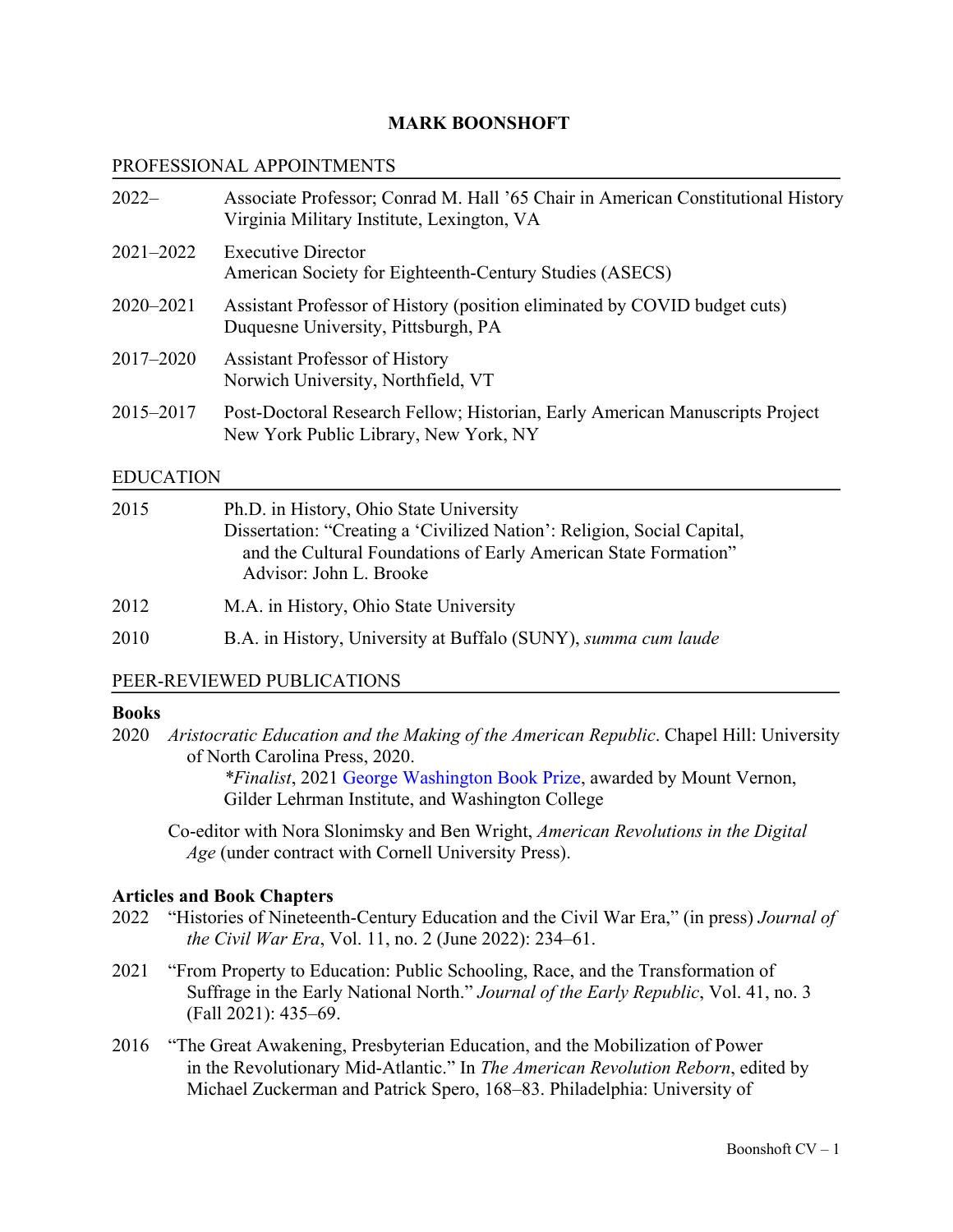Pennsylvania Press, 2016.

- 2014 "The Litchfield Network: Education, Social Capital, and the Rise and Fall of a Political Dynasty, 1784–1833." *Journal of the Early Republic*, Vol. 34, no. 4 (Winter 2014): 561–595.
- 2012 "Doughfaces at the Founding: Federalists, Anti-Federalists, Slavery, and the Ratification of the Constitution in New York." *New York History,* Vol. 93, no. 3 (Summer 2012): 187–218.

### **Articles and Book Chapters in Progress**

"The Declaration of Independence in the Age of Jackson," invited submission for a volume edited by Robert M.S. McDonald and Seanegan Sculley, to be published by University of Virginia Press.

#### REVIEWS

- 2022 Review of Andrew Jackson O'Shaughnessy, *The Illimitable Freedom of the Human Mind: Thomas Jefferson's Idea of a University* (Charlottesville: University of Virginia Press, 2021), in *Journal of the Early Republic*, Summer 2022.
- 2021 Review of Gary G. Shattuck, *By the Wand of Some Magician: Embracing Modernity in Mid-Nineteenth Century Vermont* (Center for Research on Vermont, 2020), in *Vermont History*, Sumer/Fall, 2021.
- 2021 Review of Mary Beth Norton, *1774: The Long Year of Revolution* (New York: A.A. Knopf, 2020), in *Political Science Quarterly*, Summer 2021.
- 2021 Review of Carolyn Eastman, *The Strange Genius of Mr. O: The World of the United States' First Forgotten Celebrity* (Chapel Hill: Published for the Omohundro Institute by the University of North Carolina Press, 2021), in *Gotham Center Blog*.
- 2021 Review of Lindsay Chervinsky, *The Cabinet: George Washington and the Creation of an American Institution* (Cambridge: Harvard University Press, 2020), in *William and Mary Quarterly*, January 2021.
- 2020 Review of Peter S. Onuf, *Jefferson and the Virginians: Democracy, Constitutions, and Empire* (Baton Rouge: Louisiana State University Press, 2018), in *Journal of Southern History*, August 2020.
- 2020 Review of Maria O'Malley and Deny Van Renen, eds., *Beyond 1776: Globalizing the Cultures of the American Revolution* (Charlottesville: University of Virginia Press, 2018), in *New England Quarterly*, March 2020.
- 2019 Review of Howard Pashman, *Building a Revolutionary State: The Legal Transformation of New York, 1776–1783* (Chicago, University of Chicago Press, 2018), in *Journal of American History*, March 2019.
- 2019 Review of Alan J. Singer, *New York's Grand Emancipation Jubilee: Essays on Slavery, Resistance, Abolition, Teaching, and Historical Memory* (Albany: SUNY Press, 2018), in *The Public Historian*, February 2019.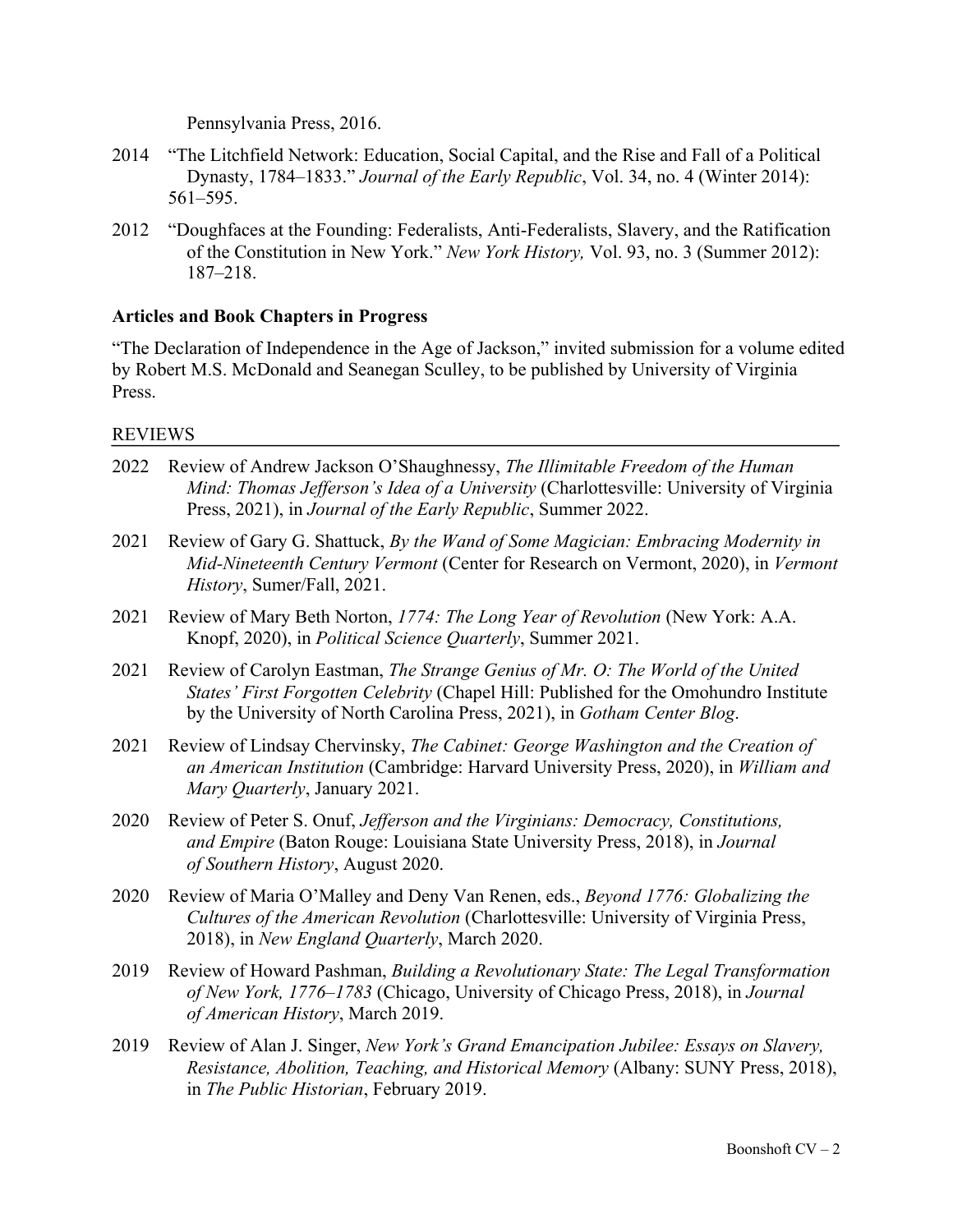- 2018 Review of Johann Neem, *Democracy's Schools: The Rise of Public Education in America* (Baltimore: Johns Hopkins University Press, 2017), in *Journal of the Civil War Era,* September 2018.
- 2017 Review of George Thomas, *The Founders and the Idea of a National University: Constituting the American Mind* (New York: Cambridge University Press, 2014), in *Journal of the Early Republic*, Summer 2017.
- 2016 Review of Dana D. Nelson, *Commons Democracy: Reading the Politics of Participation in the Early United States* (New York: Fordham University Press, 2015), in *Reviews in History*, 2016.
- 2016 Digital History Review of the "Harvard Colonial North America Project," in *Journal of American History*, September 2016.
- 2016 Review of Tom Cutterham, "The International Dimension of the Federal Constitution," *Journal of American Studies* 48, 2014, H–Diplo Reviews no. 615, 2016.

 $\wedge \wedge \wedge \wedge \wedge \wedge \wedge$ 

#### HONORS, AWARDS, AND FELLOWSHIPS

#### **External**  $2021$

| ∠∪∠ 1           | <u>AAAAAAAAAAAAAAAAAA</u>                                                          |
|-----------------|------------------------------------------------------------------------------------|
| 2020            | Earhart Fellowship on American History (2 months), William L. Clements Library,    |
|                 | University of Michigan (unable to be in residence due to COVID-19)                 |
| 2018            | Amanda and Greg Gregory Fellowship (3 months), Fred W. Smith National Library for  |
|                 | the Study of George Washington at Mount Vernon                                     |
| 2018            | Massachusetts Society of the Cincinnati Fellowship, American Revolution Institute  |
|                 | of the Society of the Cincinnati                                                   |
| 2016            | Alstott-Morgan Fellowship, American Antiquarian Society                            |
| 2015            | Finalist, National Academy of Education/Spencer Foundation Dissertation Fellowship |
| 2014            | Society for Historians of the Early American Republic Fellowship, Library          |
|                 | Company of Philadelphia and Historical Society of Pennsylvania                     |
| 2013            | New Jersey Historical Commission, Research Mini-grant                              |
| 2013            | David Library of the American Revolution Grant                                     |
| 2013            | Virginia Historical Society, Mellon Research Fellowship                            |
| <b>Internal</b> |                                                                                    |
| 2021            | Course Development Grant, McAnulty College of Liberal Arts, Duquesne University    |
| 2019            | Provost Chase Faculty Research Release Award, Norwich University                   |
| 2018            | Norwich University Board of Fellows Faculty Development Prize                      |
| 2014            | Presidential Fellowship, Ohio State University Graduate School                     |
| 2014            | Arts and Humanities Graduate Research Small Grant, Ohio State University           |
| 2013            | Robert Bremner Award for Summer Research in U.S. History, Department of History,   |
|                 | Ohio State University                                                              |
| 2013            | Henry H. Simms Award for Summer Research in Southern History, Department of        |
|                 | History, Ohio State University                                                     |
| 2013            | Department of History Spring Semester Writing Fellowship, Ohio State University    |
| 2012            | Arts and Humanities Graduate Research Small Grant, Ohio State University           |
| 2012            | Retrieving the American Past Summer Research Award, Department of History, Ohio    |
|                 |                                                                                    |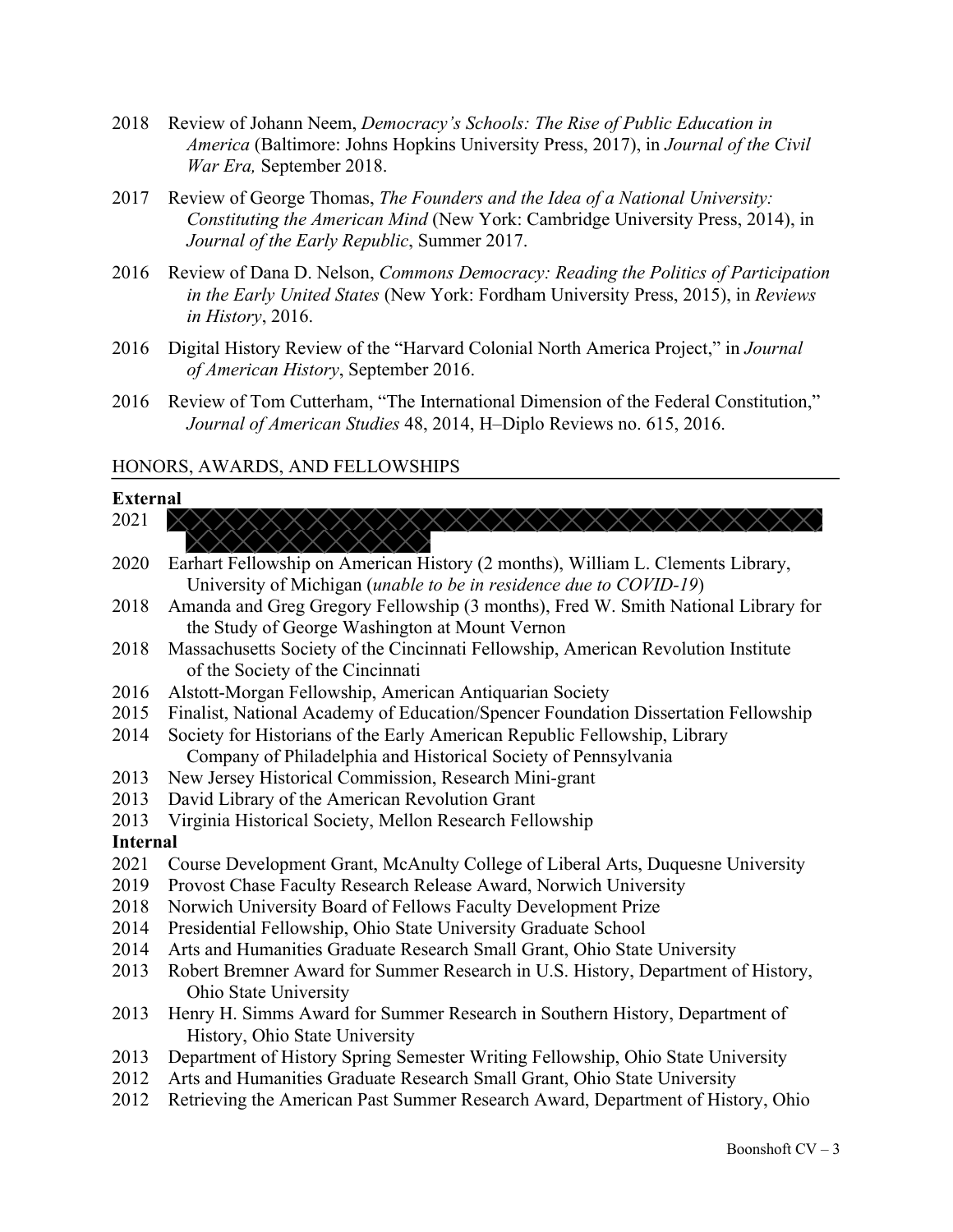State University

- 2010 University Fellowship, Ohio State University
- 2010 John T. Horton Research Paper Prize for Best History Undergraduate Research Essay, University at Buffalo
- 2010 Phi Beta Kappa, University at Buffalo
- 2009 Milton Plesur Scholarship, Department of History, University at Buffalo
- 2009 One Week History Scholars Program, The Gilder Lehrman Institute of American History

#### CONFERENCE PRESENTATIONS

- 2021 "The Declaration of Independence in the Jacksonian Era, 1824–1845," for Sons of the American Revolution annual conference, "Interpreting Independence: The Declaration through the Generations," Dearborn, MI, June 25.
- 2021 Roundtable Participant, "History for the Public," New England Historical Association spring virtual conference, April 10.
- 2020 Panelist, "Empire Stakes: Messages of Violence in Revolutionary New York," for "Foundations of Independence: Protest and Communication in Revolutionary America, 1770 to 2020," Institute for Thomas Paine Studies, Iona College, New Rochelle, NY, September 25–26.
- 2020 "Aristocratic Education in the Early Republic," Organization of American Historians Annual Meeting, Washington, D.C., April 3 (cancelled due to COVID-19).
- 2020 "Teaching Historical Methods with University Archives," American Historical Association annual meeting, New York, NY, January 5.
- 2019 "Public Schools, Race, and the Right to Vote in the Early American Republic," History of Education Society annual meeting, Columbus, OH, November 1.
- 2019 Roundtable participant, "The 1790s, Then and Now," Remaking Political History conference, Purdue University, West Lafayette, IN, June 7.
- 2018 "Defining the Citizenry in Early National New York," Third International Conference of Thomas Paine Studies, Iona College, New Rochelle, NY, October 12.
- 2018 "The Educational Revolution of 1800," American Philosophical Society and International Center for Jefferson Studies conference, "Education in the Early Republic and the Founding of the University of Virginia," Monticello, VA, May 24.
- 2018 "The First Great Awakening and the Emergence of American Civil Society," conference on "Religion and Politics in Early America," Washington University, St. Louis, MO, March 2.
- 2017 "The Geopolitics of Education in the Early Republic," American Historical Association annual meeting, Denver, CO, January 5.
- 2016 "The Limits of the Board of Regents and the Origins of New York's Common Schools," Conference on New York State History, Albany, NY, November 17.
- 2016 "Rethinking Academies and State Formation in the Early American Republic," History of Education Society annual meeting, Providence, RI, November 4.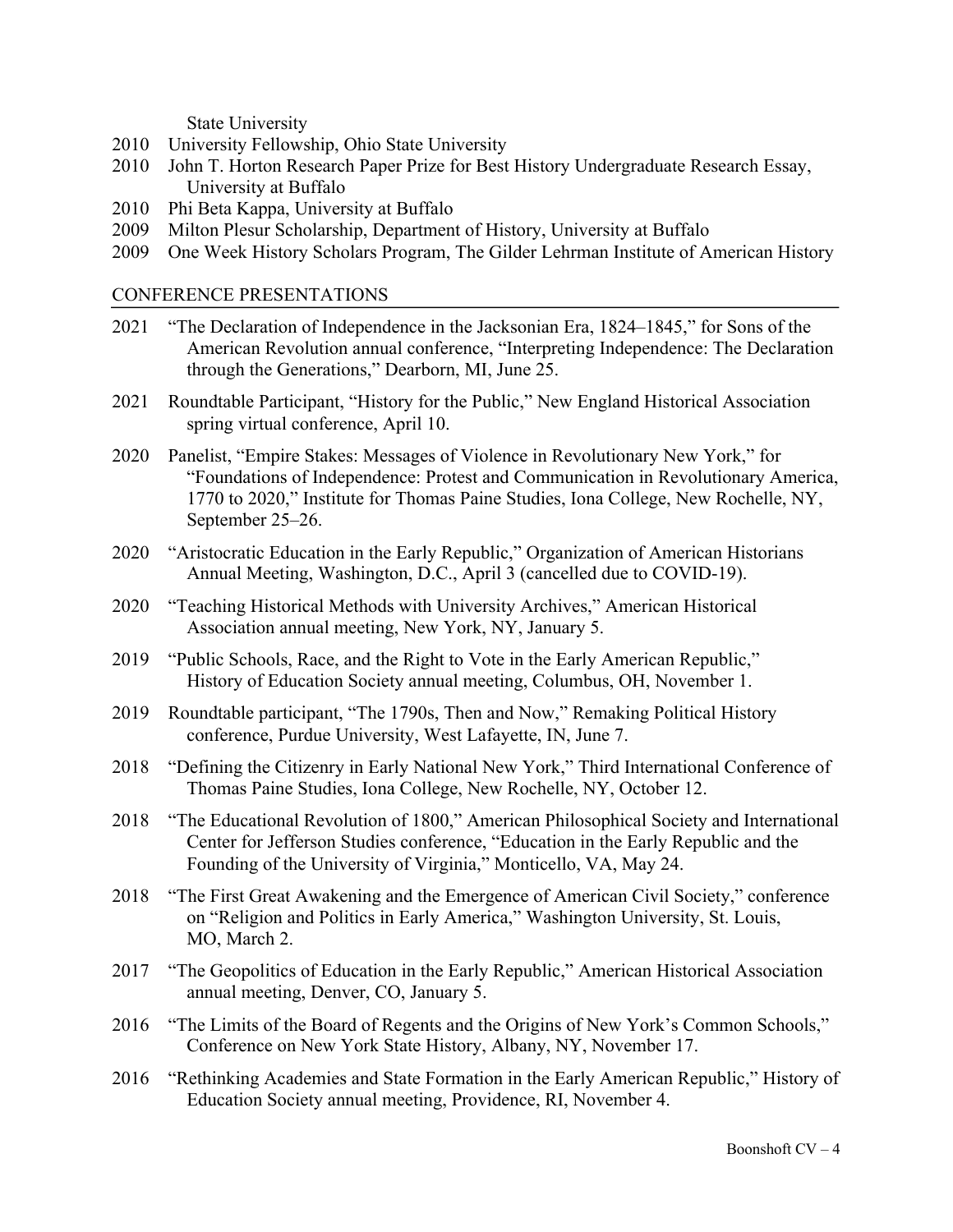- 2016 "Monarchical Education and the republican Empire," Sons of the American Revolution annual conference on the American Revolution, "Empires of Liberty and the American Revolution," Pasadena, CA, June 10.
- 2016 "State, Society, and the Rise of Academies in the Early Republic," Policy History conference, Nashville, TN, June 1.
- 2016 "The First Great Awakening as an Organizing Process," conference on "Religion and Public Life," Boston College, Boston, MA, April 1.
- 2015 "Class, Revolution, and the Origins of American Art Education," for "Brushes with History: Imagination and Innovation in Art Education History," Teachers College, Columbia University, New York, NY, November 19.
- 2015 "Digitization and Research Possibilities in New York History: The NYPL Early American Manuscripts Project," with Thomas Lannon, Researching New York, University at Albany, Albany, NY, November 18.
- 2015 "Cultivating 'Federal Sentiments' in the West: 'A Foreign Spectator' and the Problem of Land Speculators," Society for Historians of the Early American Republic annual meeting, Raleigh, NC, July 18.
- 2015 "Education and the Limits of Modernization in the American Revolution," pre-modernist graduate student conference, Ohio State University, Columbus, OH. April 24.
- 2014 "Education and the Culture of State Formation during the Critical Period," McNeil Center for Early American Studies conference, "The Republics of Benjamin Rush," Dickinson College, Carlisle, PA, March 22.
- 2013 "The Expansion of Refined and Ornamental Education after the American Revolution," History of Education Society annual meeting, Nashville, TN, November 1.
- 2013 "'Calculated to awake their boyish emulation': The Great Awakening, Academies, and the American Revolution," McNeil Center for Early American Studies conference, "The American Revolution Reborn: New Perspectives for the 21<sup>st</sup> Century," Philadelphia, PA, June 1.
- 2012 "The Great Awakening, Academies, and Ambition in the Eighteenth–Century Mid– Atlantic," Society for U.S. Intellectual History conference, New York, NY (paper accepted, conference cancelled due to hurricane), November 1.
- 2012 "The Litchfield Network: Female Academy Students and the Creation of the Litchfield Law School's Officeholding Dynasty, 1792–1833," Ohio Academy of History spring meeting, Columbus, OH, March 31.
- 2010 "The 'Ignorant, tho no Less Virtuous Part of the Community': New York Anti- Federalists and Popular Democracy, 1787–88," Milton Plesur graduate history conference, SUNY Buffalo, Buffalo, NY, March 27.

#### INVITED SEMINARS

2020 "Education in the Civil War Era," CUNY Early American Republic Seminar,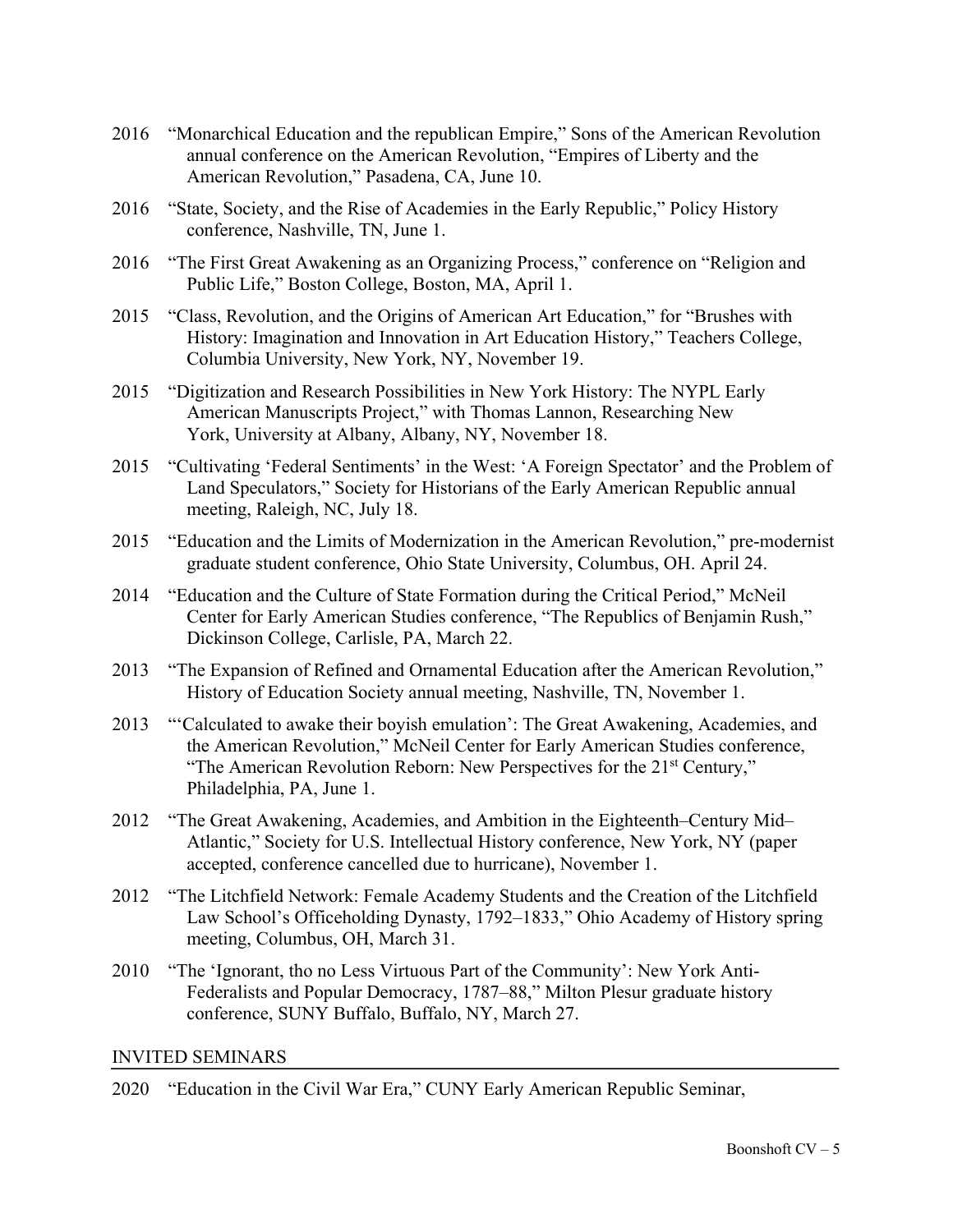November 13.

- 2018 "Education, Race, and the Transformation of Suffrage in the Early Republican North," CUNY Early American Republic Seminar, New York, NY, September 21.
- 2018 "Laundering Privilege: Academies and the Myth of Meritocracy in the Early American Republic," Indiana University for Eighteenth-Century Studies workshop, "Protocol & Privilege," Bloomington, IN, May 11.
- 2018 "Academies and the Struggle Over Who Should Rule at Home in the Early Republic," University of Southern California/Early Modern Studies Institute, American Origins Seminar, Huntington Library, San Marino, CA, February 3.
- 2016 "Rebuilding Education After the Revolution: Denomination, Association, and Nation," Yale Early American Historians seminar, New Haven, CT, October 19.
- 2016 "Monarchical Education and the Making of the American Republic, 1730–1812," Fellows Talk, American Antiquarian Society, Worcester, MA, September 29.
- 2015 "Creating the Myth of Meritocracy: Education in the Early Republic," English Atlantic Writing Group, Loyal University Chicago, Chicago, IL, November 4.
- 2014 "The Diplomacy of Dance: French Manners and 'Civilized Nationhood,' 1780–1800," CUNY Early American Republic Seminar, New York, NY, October 17.
- 2014 "Lotteries, Incorporation, and the Cultural Development of the Early National Mid-Atlantic," Brown Bag Seminar, McNeil Center for Early American Studies, University of Pennsylvania, Philadelphia, PA, October 8.
- 2014 "Education, Civil Society, and State Formation from the Great Awakening to the Early Republic," Library Company of Philadelphia and Historical Society of Pennsylvania Fellows Colloquium, Philadelphia, PA, July 17.
- 2013 "Education and the Construction of a Social Order, 1740–1820," Virginia Historical Society Fellows Colloquium, Richmond, VA, June 5.
- 2012 "The Litchfield Network: Education, Social Capital, and the Formation of a Political Elite, 1784–1833," Upstate Early American History Workshop, SUNY Binghamton, Binghamton, NY, October 5.

## OTHER CONFERENCE PARTICIPATION

- 2022 Chair/Discussant, "Creating National Narratives," Institute for Thomas Paine Studies and Kinder Institute for Constitutional Democracy conference, "Crafting Narratives of Empire: Contested Roots of Revolution in the Long Eighteenth Century, New Rochelle, NY, September 23.
- 2022 Chair, "Roundtable: Historical Sources, Digital Analysis: Possibilities and Practices For Studying the Age of Revolutions in The Digital Age," Society for Historians of the Early American Republic annual meeting, New Orleans, LA, July 23.
- 2020 Workshop co-organizer (20 presenters), "The Age of Revolutions in the Digital Age," Institute for Thomas Paine Studies Iona College, September 11–12.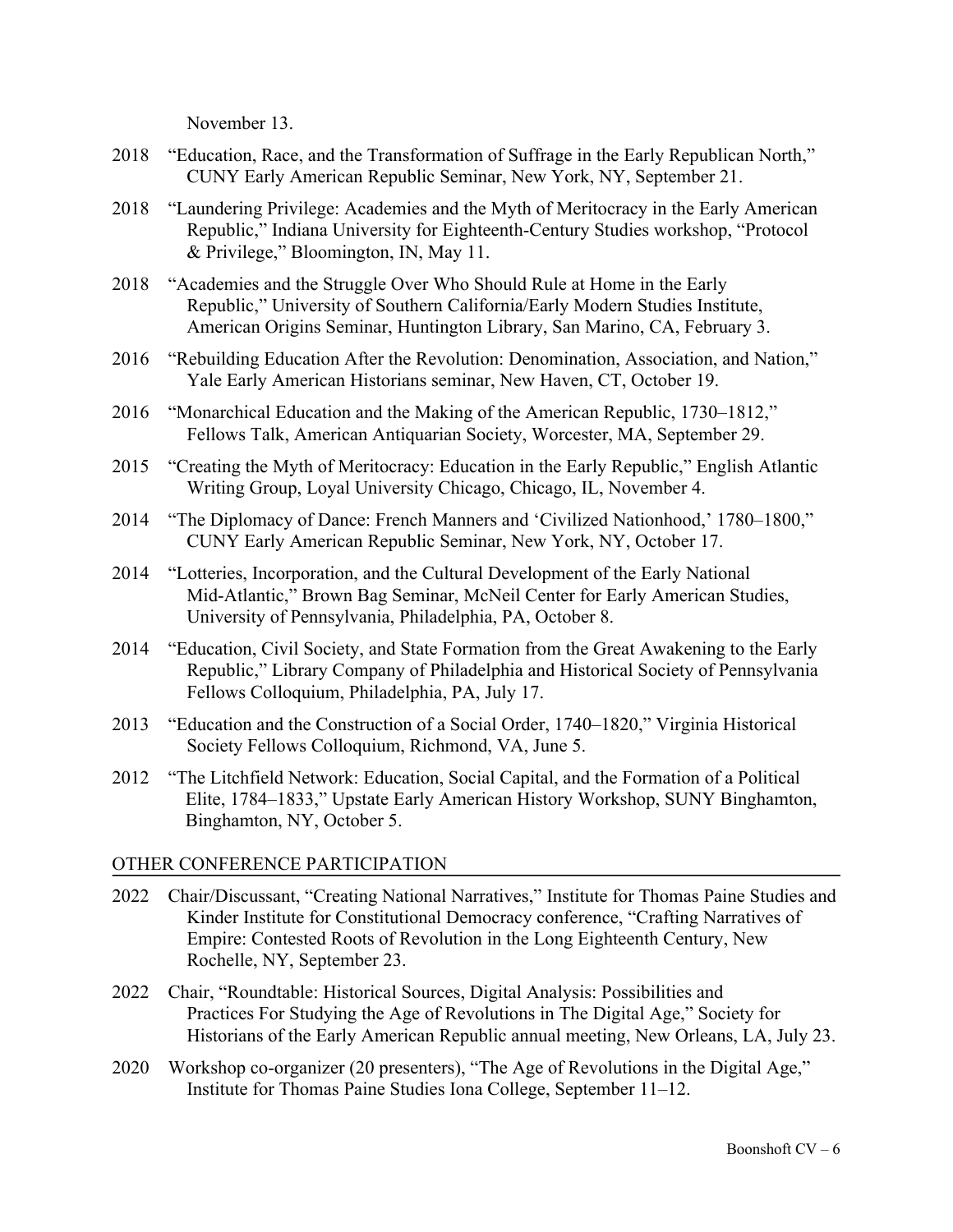- 2018 Panel comment, "Stones and Bones: Negotiating Memory and Politics in Early American Monuments," Society for Historians of the Early Republic annual meeting, Cleveland, OH, July 20.
- 2015 Panel chair, "Is There Still a Place for Ideas in Early American History," Society for United States Intellectual History annual conference, Washington, D.C., October 18.
- 2015 Panel chair, "Facing the Founders: How Modern Thinkers Remade Early American History," Society for United States Intellectual History annual conference, Washington, D.C., October 17.
- 2013 Panel Comment, "Changing Ideas of Race Across the Atlantic," Race, Ethnicity, and Nation graduate student conference, Ohio State University, Columbus, OH, April 19.

## PUBLIC TALKS

- 2022 "Race, Schooling, and the Right to Vote in New York from the Revolution to the Civil War," New York State Library public webinar, July 19.
- 2021 Roundtable participant, "Improvement and Advocacy," at "Claiming the State: Civics, Inclusion, and Power from the American Revolution to the Civil War," Columbia University, New York, NY, December 7 (*Cancelled due to Covid-19*).
- 2021 Book talk on *Aristocratic Education*, Library Company of Philadelphia, Fireside Chats, April 8.
- 2020 "The Founding Era Struggle for Education and Informed Citizenship," book talk on *Aristocratic Education*, Thomas Paine Cottage, New Rochelle, NY, October 27.
- 2019 Symposium participant, "By the Force of its Own Merits: Examining the Life and Legacy of the Litchfield Female Academy," Litchfield Historical Society, Litchfield, CT, November 15.<br>2019 Roundtable participar
- Roundtable participant, "Is There a Right to Vote in the United States?" at Central Vermont Osher Lifelong Learning Institute, Montpelier, VT, October 9.
- 2019 "Slavery and the Ratification of the Constitution in New York," Constitution Day lecture, Peter Minuit Chapter of the Daughters of the American Revolution, New York Genealogical and Biographical Society, New York, NY, September 9.
- 2019 "Education and the Fight over Who Should Rule at Home in the Early Republic," Lunch and Fellowship public talk, Fred W. Smith National Library for the Study of George Washington at Mount Vernon, VA, June 27.
- 2016 Moderator, "Hamilton and the Election of 1800," roundtable discussion, New York Public Library, New York, NY, September 12.
- 2012 "The Litchfield Social Network and the Political Culture of the Early American Republic," Litchfield Historical Society, Litchfield, CT, March 25.

#### PUBLIC WRITING AND MEDIA

2022 Guest, Educating Early Americans, Conversations from the Washington Library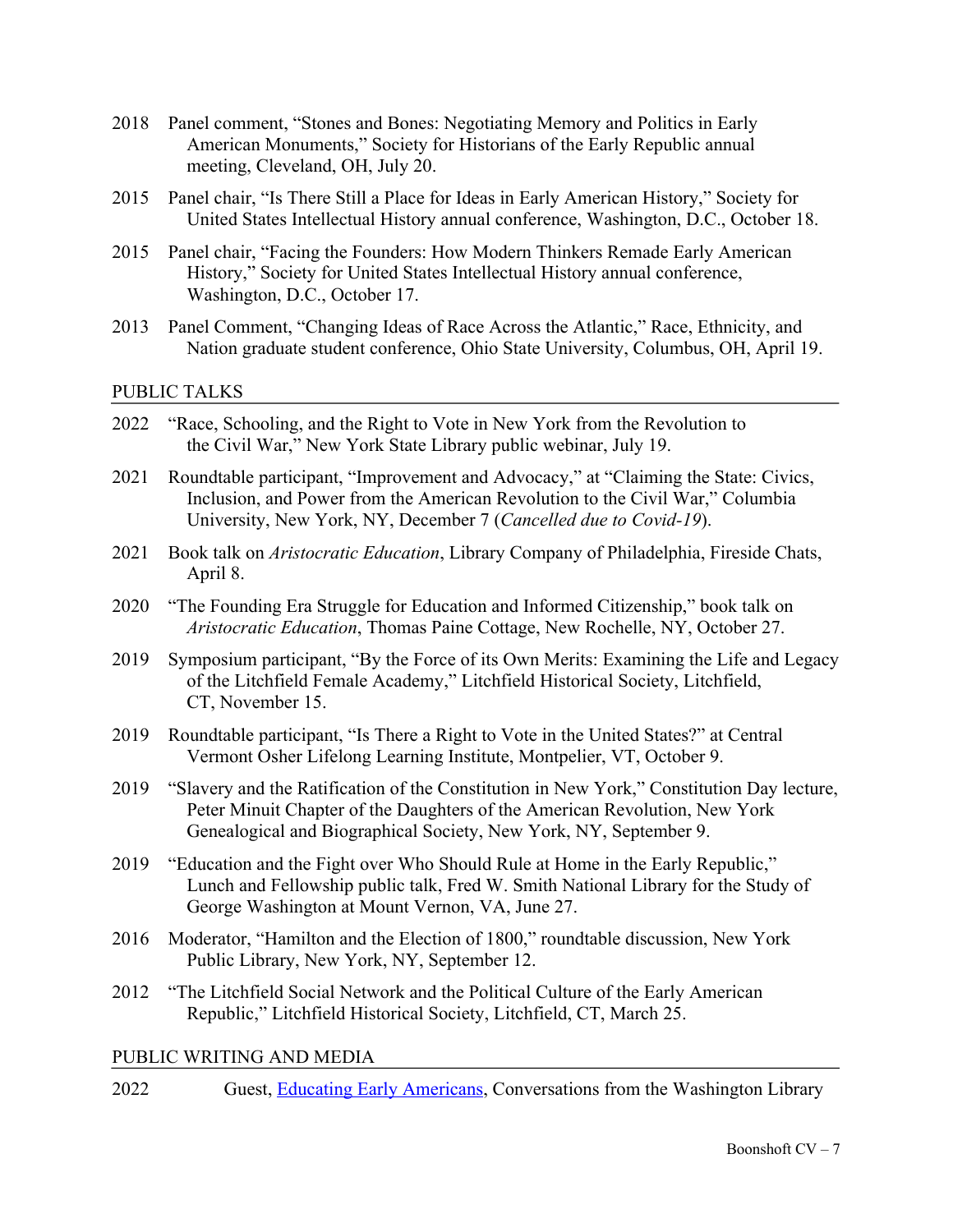|           | podcast, February 18.                                                                                                                                   |
|-----------|---------------------------------------------------------------------------------------------------------------------------------------------------------|
| 2020      | Guest, Institute for Thomas Paine Studies Podcast, "Elections: Past and Present,"<br>October 26.                                                        |
| 2020      | "Our Unrepresentative Republic," New York Daily News, October 12.                                                                                       |
| 2020      | "The undemocratic history of school 'pandemic pods," Washington Post,<br>August. 5.                                                                     |
| 2019-2020 | Producer and Co-Host, Norwich Works Podcast (a podcast about faculty<br>research and its influence on the community).                                   |
| 2019      | "Republican Laws and Monarchical Education," Conversations from the<br>Washington Library podcast, June 27.                                             |
| 2019      | "U.S. Politics and Government in the 1790s," panel discussion, broadcast on<br>C-SPAN, originally aired July 13.                                        |
| 2019      | "Slavery Amendment Should be Made Correctly," Barre–Montpelier (VT) Times<br>Argus, republished in Rutland (VT) Herald, April 13.                       |
| 2018      | "De Blasio's specialized high school admissions fix is Jeffersonian, in<br>the best sense," New York Daily News, June 14.                               |
| 2017      | Guest, "Committees and Congress: Governments of the American Revolution,"<br>Ben Franklin's World: A Podcast about Early American History, September 26 |
| 2017      | "NEHstories' on the importance of the NEH in my career," The Panorama:<br>Expansive Views from the Journal of the Early Republic, June 12.              |
| 2017      | Op–Ed, "New York's winding path to abolition is vital history," Albany Times<br>Union, April 2.                                                         |
| 2016      | Letter to the Editor, "Charter Schools and Civil Rights," New York Times,<br>October 19.                                                                |
| 2016      | Letter to the Editor, "Rise of Charter Schools Raises Questions About Equality,"<br>Journal News, August 28.                                            |
| 2015-2017 | Regular blogging on early American history collections for<br>New York Public Library.                                                                  |
| 2015      | "Violence and the Ratification of the U.S. Constitution in New York City,"<br>Gotham: A Blog for Scholars of New York City History, September 17.       |
| $2014-$   | Contributing Member, <i>The Junto: A Group Blog on Early American History</i> .                                                                         |
| 2014      | "The Treaty of Ghent and the War we Refuse to Remember," Origins:<br>Current Events in Historical Perspective, December.                                |
| $2013-$   | Contributor, The Juntocast: A Podcast on Early American History                                                                                         |
| 2012      | Letter to the Editor, "Federalists, Anti-Federalists, and Understanding History,"<br><i>Wall Street Journal</i> , May 17.                               |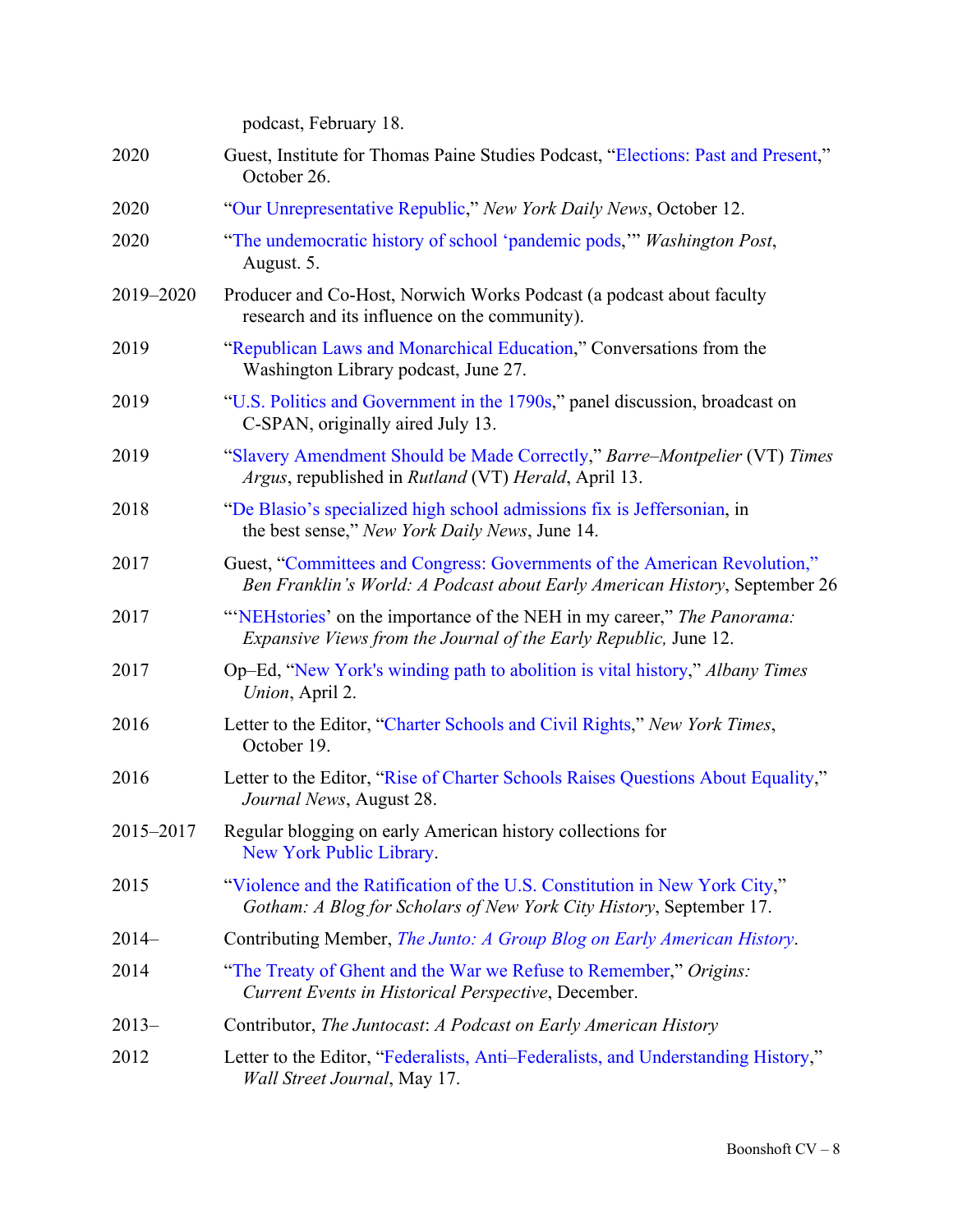## **Media outreach**: *New York Post; Wall Street Journal; Gothamist; Jezebel; WCAX TV (Burlington, VT)*

### TEACHING EXPERIENCE

| $2022-$   | Associate Professor, VMI                                                  |
|-----------|---------------------------------------------------------------------------|
|           | <b>American Constitutional History</b>                                    |
|           | Political Violence in the United States to 1877                           |
| 2021      | Adjunct Instructor, SUNY-New Paltz                                        |
|           | Business and Society (American Business History)                          |
| 2020-2021 | <b>Assistant Professor, Duquesne University</b>                           |
|           | Undergraduate:                                                            |
|           | What is the U.S. Constitution? (first-year "essential questions" seminar) |
|           | History of the United States to 1877                                      |
|           | <b>Writing History</b>                                                    |
|           | <b>American Revolution</b>                                                |
|           | Graduate:                                                                 |
|           | Emergence of the Modern U.S. (1815–1920)                                  |
| 2017-2020 | Assistant Professor, Norwich University                                   |
|           | American History Survey I: U.S. to 1877                                   |
|           | <b>Historical Methods</b>                                                 |
|           | Intro to Public History                                                   |
|           | Colonial America                                                          |
|           | The American Revolution                                                   |
|           | Political Violence in Early America (junior research colloquium)          |
|           | Making the American Constitution (capstone seminar)                       |
|           |                                                                           |
| 2012-2014 | Instructor, Ohio State University                                         |
|           | American Religious History to 1877 (prepared, not taught)                 |
|           | Launching America: American History to 1877                               |
| 2012      | Grader, Ohio State University                                             |
|           | History of American Criminal Justice                                      |
| 2011-2012 | Discussion Section Leader, Ohio State University                          |
|           | United States History to 1877                                             |
| 2010      | Grader, State University of New York at Buffalo                           |
|           | The American Civil War                                                    |
|           | PUBLIC HISTORY EXPERIENCE                                                 |
|           |                                                                           |

| 2018-2020 | Collections Advisory Committee, Sullivan Museum and History Center         |
|-----------|----------------------------------------------------------------------------|
| 2016      | Historical Adviser, exhibition: "Alexander Hamilton: Striver, Statesman,   |
|           | Scoundrel," New York Public Library, June–December                         |
| 2015      | Historical Adviser, exhibition: "Sparking the Revolution," New York Public |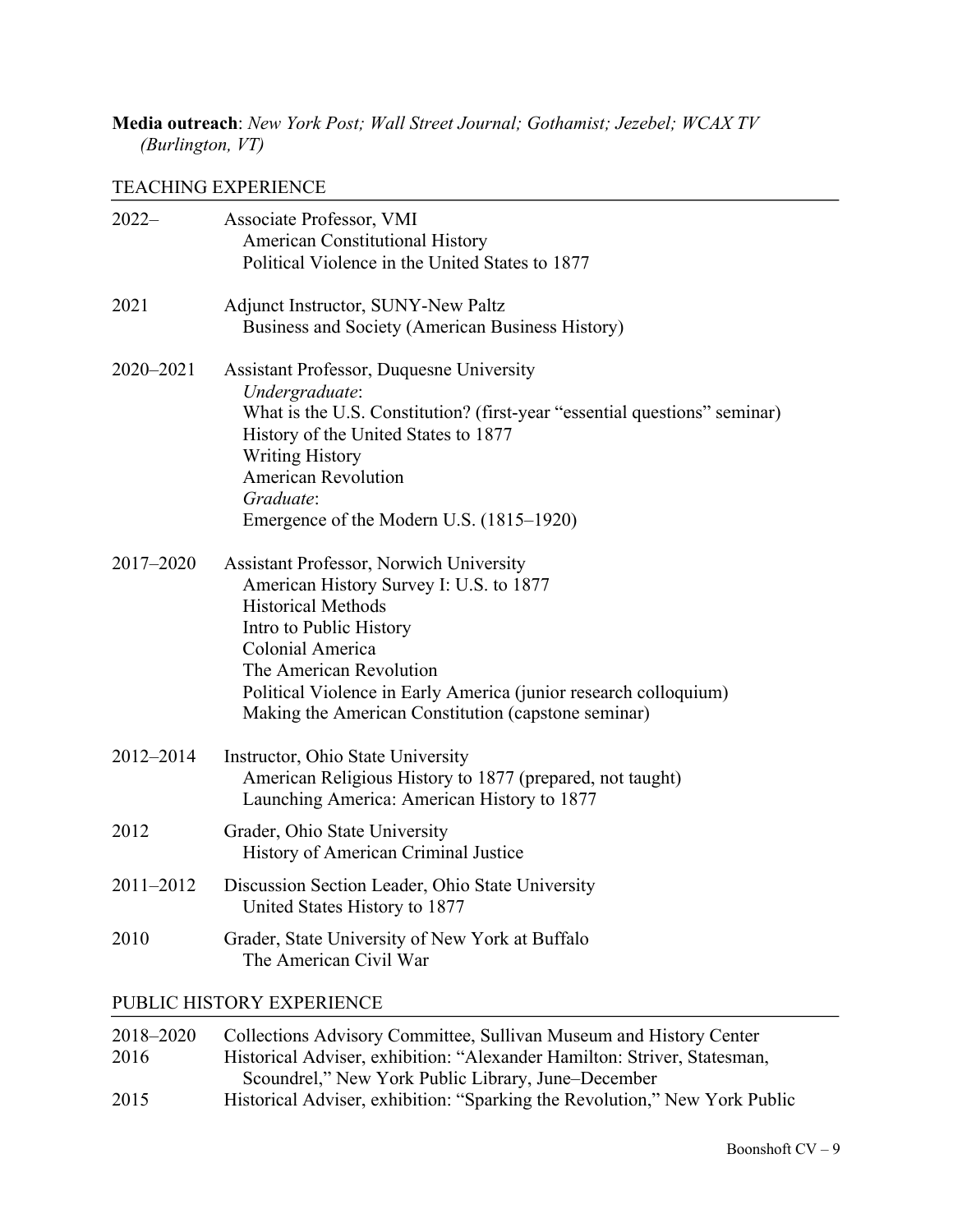|           | Library, June–July                                                          |
|-----------|-----------------------------------------------------------------------------|
| 2015–2017 | Historian, NYPL Early American Manuscripts Project                          |
| 2014      | Advisory Committee, "Litchfield Ledger" and Tapping Reeve House, Litchfield |
|           | Historical Society, Litchfield, Connecticut                                 |
| 2008      | Archival Intern, Jewish Buffalo Archives Project                            |

## UNIVERSITY SERVICE

## **Duquesne University**

|                              | Service to the Department of History                                       |
|------------------------------|----------------------------------------------------------------------------|
| 2020                         | Member, Undergraduate Major Reform Committee                               |
| 2020                         | Member, Public History Certificate Committee                               |
| <b>Norwich University</b>    |                                                                            |
| Service to the University    |                                                                            |
| 2019                         | External Member, Assistant Professor of Math Search Committee              |
| 2018–2020                    | Undergraduate Research Committee                                           |
| 2018–2020                    | Member, Institutional Review Board                                         |
| 2018–2020                    | Faculty Advisor, Norwich Hillel                                            |
| 2018, 2019                   | Faculty panelist, Army ROTC Scholarship Board                              |
|                              | Service to the Department of History and Political Science                 |
| 2019–2020                    | <b>History Program Director</b>                                            |
| 2018                         | Public History Curriculum Exploration, sub-committee                       |
| <b>Ohio State University</b> |                                                                            |
| 2013-2015                    | Guest speaker, dissertation prospectus colloquium                          |
| 2014                         | Warner Woodring Chair search committee                                     |
| 2014                         | Constellation manager, Global Early Modern constellation                   |
| 2014                         | Guest speaker, departmental grant writing workshop                         |
| 2014                         | Graduate Assistant, Center for Historical Research, program on "State      |
|                              | Formations: Histories and Cultures of Statehood"                           |
| 2013                         | Presenter, teaching assistant orientation                                  |
| 2013                         | Opportunity hire screening committee                                       |
| 2013                         | Presenter, Office of Diversity and Inclusion, graduate student recruitment |
|                              | initiative                                                                 |
| 2012-2013                    | Graduate student representative, diversity committee                       |
| $2012 - 2013$                | Graduate Student Advisory Council                                          |

# SERVICE TO THE PROFESSION

| 2022      | Article Manuscript Reviewer, Eighteenth-Century Studies                       |
|-----------|-------------------------------------------------------------------------------|
| 2021-2024 | Editorial Board Member, Journal of the Early Republic                         |
| 2021-2022 | Member, Standing Committee on Development, ASECS                              |
| 2021-2022 | Annual Meeting Carbon Footprint and Accessibility Ad-Hoc Committee, ASECS     |
| 2021      | Article Manuscript Reviewer, XVIII New Perspectives on the Eighteenth Century |
| 2020      | Grant Reviewer, National Endowment for the Humanities–Humanities              |
|           | <b>Collections and Reference Resources Grants</b>                             |
| 2020      | Article Manuscript Reviewer, Register of the Kentucky Historical Society      |
| 2020      | Outside reader, M.A., Thesis, Washington State University                     |